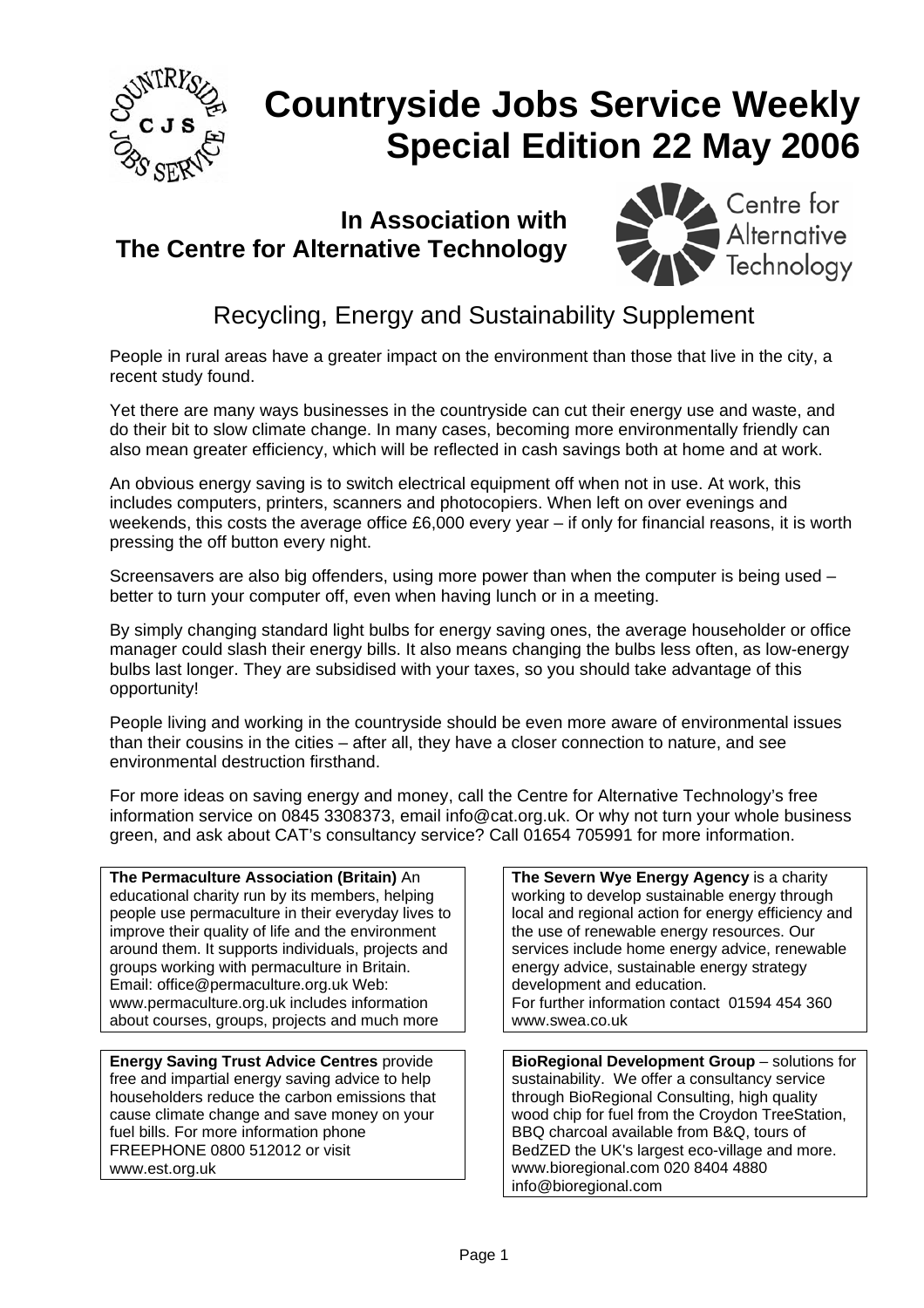

# **What is an Earthship?**

Pioneered 30 years ago by American architect, Michael Reynolds, today the Earthship is considered a world leader in low impact building, offering solutions to some of the major environmental problems we face today.

The Earthship design principles of thermal mass, solar passive design, rainwater and autonomous sewage systems, and renewable energy utilisation create a self-sustaining space, capable of heating and cooling itself, meeting its own water and power requirements, treating its own sewage and provides the opportunity to grow food all year round.

#### **Waste and resource reduction**

The main building materials used are car tyres and aluminium cans, which reduces waste in landfill. The use of the excavated earth on site is also reused to ram the tyres and thus intercepts it from landfill. This high use of recycled materials ultimately reduces the depletion of natural resources, and recycled products such as timber are used where possible for the other building materials. Supplying all its own water requirements through a rainwater catch system, the building puts no demands on water resources and the use of a grey water system to flush toilets reduces water requirements further.

#### **Reduction of pollution**

As well as preventing waste pollution by physically reusing car tyres, the Earthship demonstrates how carbon dioxide emissions can be reduced through functioning without fossil fuel derived energy. Heating and lighting are provided through the principles of thermal mass, solar passive gain and by generating energy from wind, and solar power. The in-built sewage system also demonstrates how sewage output into the external environment can be prevented and eliminate pollution potential to water bodies and coasts.

The ethos behind the concept is to provide low cost housing that has minimal running costs, which takes care of people and the environment.

Sustainable Communities Initiatives (SCI) is a registered charity, working towards building zero waste zero energy communities. They completed the UK's first Earthship, the Earthship Fife Visitor Centre, which provides guided tours and information, as well as selling merchandise such as the Earthship Toolkit. With the success of Earthship Fife under their belt SCI is now working towards creating a Zero Waste and Zero Energy (ZWAZE) Self Build Earthship Development of 12 Earthship homes. As a low impact affordable housing model ZWAZE has the potential to regenerate communities looking for a sustainable and selfempowering way of life.

SCI invites you to:  $\bullet$  Come on a tour of the Earthship and bring your friends;  $\bullet$  Buy a Toolkit if you have building/project questions; ● Join SCI for an annual fee of £10 and be placed on our mailing list, supporting our valuable work towards a zero waste zero energy future

Sustainable Communities Initiatives, Kinghorn Loch, Kinghorn, Fife KY3 9YG Tel 01592 891884 inquiry@sci-scotland.org.uk www.sci-scotland.org.uk



## Wild Waste Show

The Northmoor Trust's popular waste education bus, the Wild Waste Show, is being kept on the road thanks to a two year grant from the Oxfordshire County and District Councils.

The Wild Waste Show team takes the big blue bus to primary schools and community groups daily, providing inspiring workshops for children on how they can reduce, reuse and recycle their rubbish. With waste and recycling high on the local agenda, the bus is able to reach thousands of young Oxfordshire residents to encourage them to be the recycling champions of today and of the future. In addition to the primary school visits by the Wild Waste Bus, the Trust is recruiting for a new outreach officer who will provide waste education and advice to secondary schools.

Annie Cousins, Wild Waste Show Manager at the Northmoor Trust, highlights the importance of waste education for young people, 'Children want to make a difference to the environment, and the Wild Waste Show inspires them to stop and think about the huge effects of simply throwing rubbish away in the dustbin. Children also know how to get what they want! They use this pester power in a positive way - many parents have told us that their children have encouraged them to get involved with recycling and composting at home after taking part in the Wild Waste Show. We work closely with our supporters from the County and District Councils to make sure we get the most up-to-date local recycling information out to children and their families.'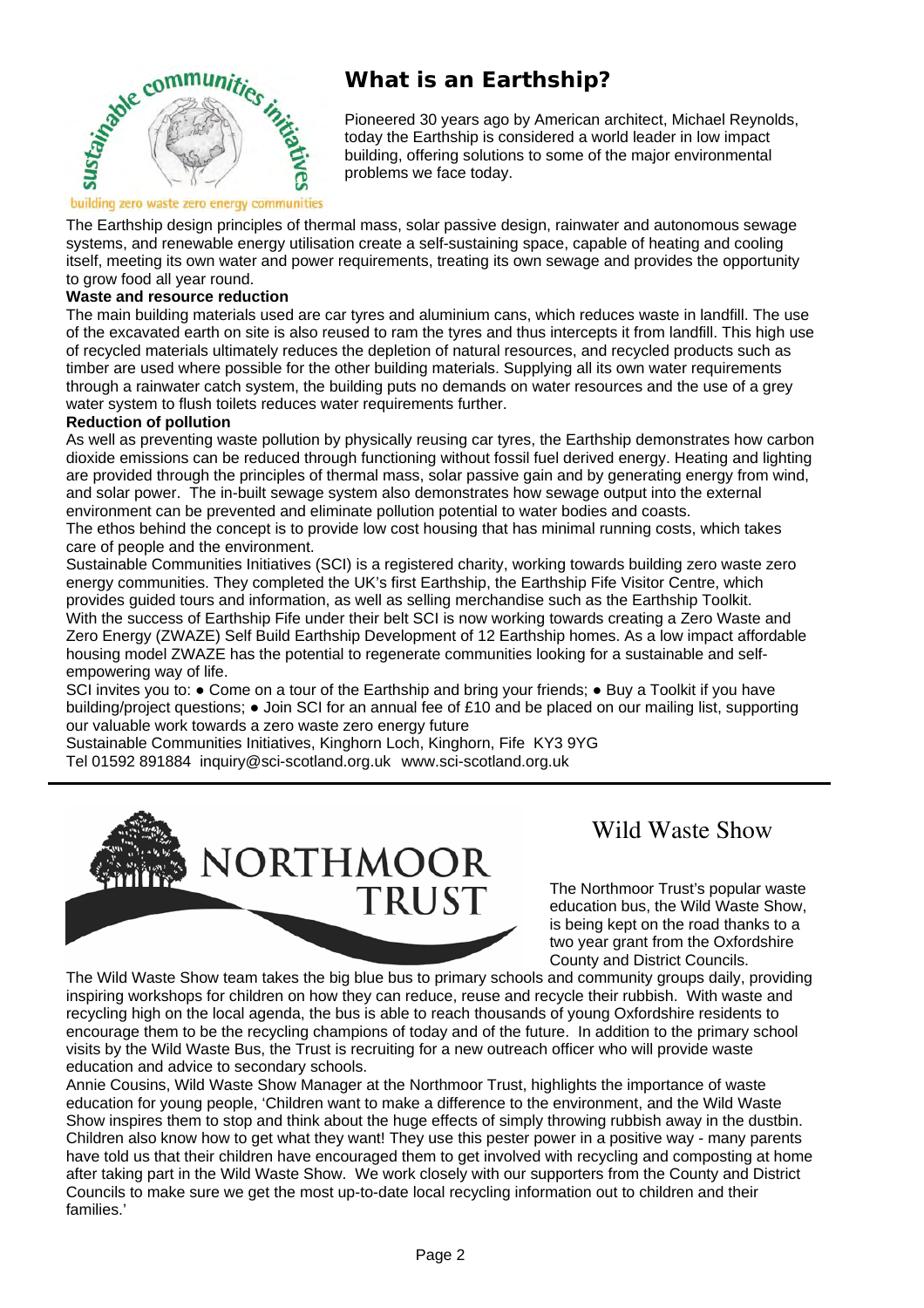The Wild Waste Show is just one of the Northmoor Trust's exciting education initiatives. From September, school groups and members of the public will be able to experience a trip in time at Project Timescape, the new visitor centre in Little Wittenham. The centre will bring the landscape alive, exploring the relationship between people and the land and illustrate the conservation work of the Trust. For more about the work of the Northmoor Trust, visit the website at www.northmoortrust.co.uk.

**Ecosys,** a not-for-profit organisation based in Brighton runs East Sussex business excellence through resource efficiency (betre) which offers free training courses and a helpline to businesses on resource efficiency issues, including energy efficiency, water efficiency and waste minimisation and recycling. East Sussex businesses can call 01273 245654 or email help@ecosys.org.uk

**South Yorkshire Energy Centre** at Heeley City Farm, a mile from Sheffield City Centre. This exciting eco-refurbished Sustainable Building and Renewable Energy centre opens August 2006. For seminar and training programme contact energy@heeleyfarm.org.uk, Nick Parsons on 0794 107 2313 or Rhian Harding on 0114 2505107

**ech<sub>2</sub>O is an environmental consultancy** offering design advice and seminars on all aspects of sustainable water use, low and zero carbon energy systems, carbon literacy and environmental choice of materials. Clients include private individuals, community groups, architects, engineers, FE Colleges, Universities, Housing Associations and Local Authorities. www.ech2o.co.uk info@ech2o.co.uk

Here at the **Northmoor Trust** we are enjoying the blissful surroundings and green technology of our new offices. Surrounded by our SSSI reserve, LEAF farm and research forestry we're looking forward to the launch of our education and visitor centre, Project Timescape. Join us as a volunteer and be part of the action. To find out more about us visit www.northmoortrust.co.uk



www.ipaenergu.co.uk 41 Manor Place, Edinburgh EH3 7EB contact@ipaenergu.co.uk 0131 240 0840

**GREENLEAF PUBLISHING** is the world's leading independent publisher specialising in the rapidly growing subject area of business and sustainable development. For special offers, full backlist, forthcoming titles and free downloads go to: www.greenleaf-publishing.com

#### **The problem with waste:** What is waste and why does it matter?

Waste or rubbish is what people throw away because they no longer need it or want it. Almost everything we do creates waste and as a society we are currently producing more waste than ever before. We do this at home and at work. The fact that we produce waste, and get rid of it, matters for the following reasons when something is thrown away we lose the natural resources, the energy and the time which have been used to make the product. The vast majority of resources that we use in manufacturing products and providing services cannot be replaced. The use of these resources cannot go on indefinitely - we would run out.

The process of using up the earth's natural resources to make products which we then throw away, sometimes a very short time later, is not "sustainable" - in other words, it cannot continue indefinitely. The way in which we consume materials will affect whether we have a sustainable society that leaves resources available for future generations to use. As consumers and producers, we are central to the concept of sustainability. We need to think about how we can use fewer resources, how we can make products last for longer and how we can do better things with our so-called "waste" than throw it away. We need to see "waste" as a "resource".

The best way of managing our waste is not to produce it in the first place - waste prevention. After that we can think about reducing the amount of waste we do produce. Then there may be an option to reuse the material.

● reduce ● reuse ● recover (recycle, compost, recover energy) ● disposal This hierarchy is a guide and provides a simple rule of thumb guide to the relative environmental benefits of different options.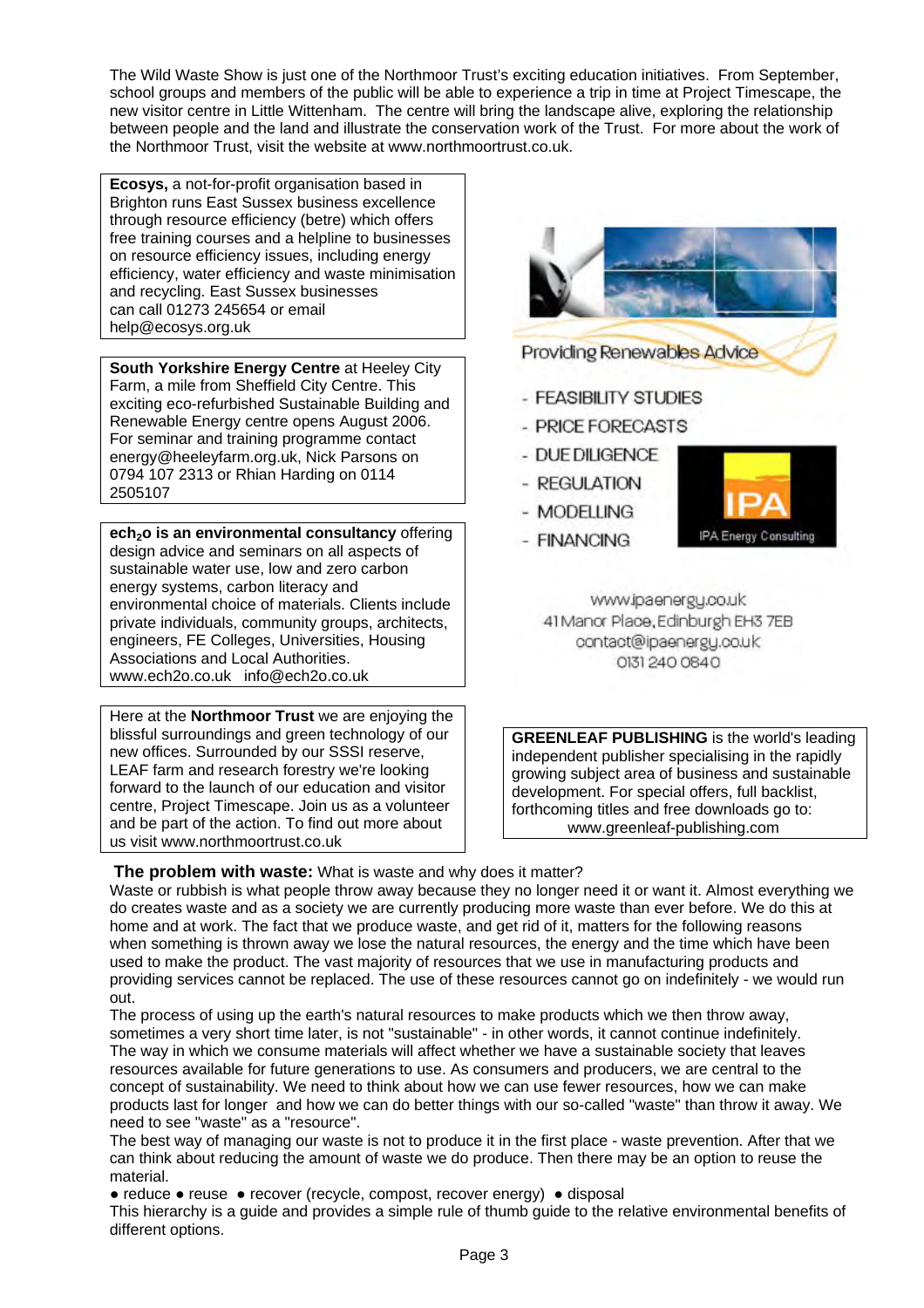#### **What happens to it:** What happens to the rubbish we produce?

Waste from our homes is generally collected by our local authorities through regular waste collection, or by special collections for recycling. In addition, householders may make special trips to their civic amenity (CA) site, or organise a bulky waste collection in order to dispose of particular items.

Landfill: At the most basic level landfilling involved placing waste in a hole in the ground and covering it with soil. Today, the engineering of a modern landfill is a complex process.

Household waste recycling: Recyclate from recycling collections are frequently sent to a materials recycling facility (MRF). The activities at these plants are specific to the material being processed – pulping and shredding of paper, granulation of plastics, melting of metals and glass to name but a few.

Many goods produced with recycled content will end up in the shops as ordinary household products, such as bin bags, stationery, furniture, or even filling for duvets and pillows.

Composting: The biodegradable component of municipal waste that will break down includes kitchen and garden waste, paper, card and more. Composting allows this material to break down and results in the formation of compost that can be used as fertilizer. Although compost can be made at home, councils are increasingly developing centralised composting schemes for residents' garden waste to tackle this large and problematic part of the waste stream.

Incineration: Incineration is the burning of waste. Incineration may be carried out with or without energy recovery. The energy released from burning the rubbish is often used to generate electricity.

Additional technologies: Research and development of new technologies to deal with the waste we produce are constantly developing. Among the techniques are alternatives to incineration such as pyrolysis and gasification and also anaerobic digestion, mechanical biological treatment and more.

From www.WasteWatch.org.uk



# **WRAP - Supporting innovation to reduce UK household waste**

Waste is a problem for the United Kingdom, as it is for most other European countries, and it's becoming a bigger challenge as time progresses. The UK produces just under 30 million tonnes of household waste every year, over 70% of which ends up as landfill. The amount of waste that this one country produces is growing at somewhere between 1% and 2% a year.

With this in mind, WRAP (the Waste & Resources Action Programme) was created by Government five years ago to champion and promote resource efficiency in the UK. Its focus is on creating stable and efficient markets for recycled materials and products, while also removing any barriers to greater waste minimisation, re-use and recycling.

WRAP is backed by substantial Government funding from Defra and the devolved administrations in Scotland, Wales and Northern Ireland. The organisation is currently running programmes covering materials as diverse as tyres, batteries, plasterboard and glass. Working with local government (responsible for the vast majority of domestic waste collection in the UK) as well as industry and voluntary groups, WRAP is also behind the UK's consumer–facing "recycle now" campaign. Launched some two years ago with a new more modern and consumer-friendly recycling logo, the campaign – through widespread advertising and high-profile celebrity endorsement – has significantly raised public awareness of the need to minimise waste in the home.

WRAP's waste minimisation programmes specifically focus on stemming the growth of household waste and are ultimately aimed helping the UK meet the requirements of the EU Landfill Directive. The programme focuses on three areas: the WRAP home composting scheme, the WRAP real nappy programme, and the retail programme, aimed at working with major retailers to make major changes to the UK waste stream.



For more information on recycling and waste minimisation go to www.recyclenow.com

#### **Sustainability is currently one of the buzz words in the environmental sector but what does it mean?**

The dictionary defines something as sustainable when it is "capable of being sustained" or "capable of being continued with minimal long-term effects on the environment". So how does this affect us? Our lives impact on the environment in many ways. All the choices we make day-to-day, whether to drive or

walk to the shops, whether to buy free range or cheap factory-farmed eggs or whether we can be bothered to switch the television off at the plug each night; all these decisions add up. Here's a little information and a few suggestions.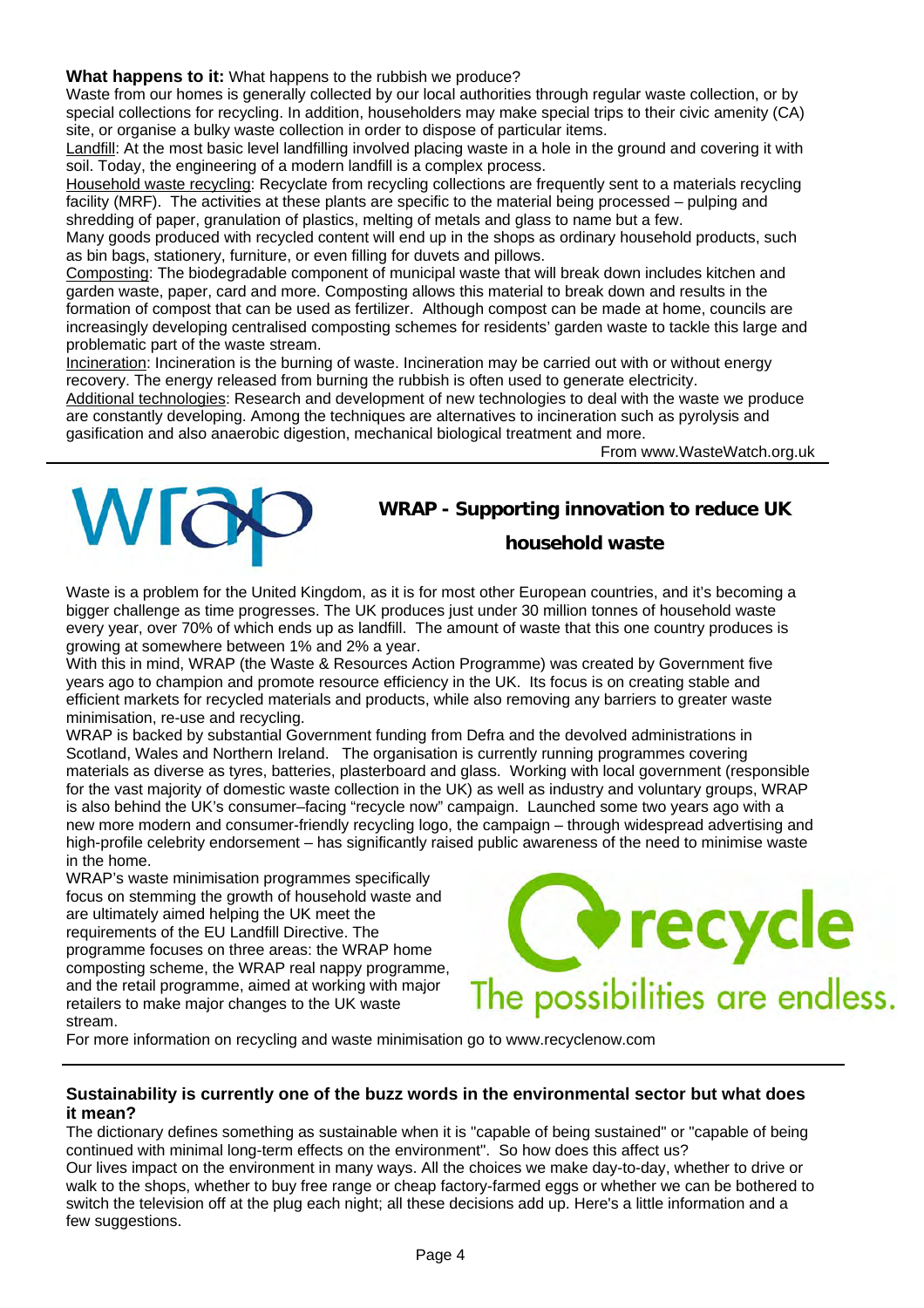Waste: Chuck it in the bin and forget about it. That about sums up our traditional attitude to rubbish. But not any more. The recycling rate in England and Wales is up to 12% and everyone agrees recycling makes much more sense than sticking our rubbish in landfill - it saves resources, energy and creates more jobs. But we're producing 3% more waste from our homes each year. This means we're using natural resources at a faster rate than ever and putting more strain on the environment's capacity to deal with our waste products.

● Did you know 80% of the contents of your bin can be recycled? ● The UK produces more than 434 million tonnes of waste every year. This rate of rubbish generation would fill the Albert Hall in London in less than 2 hours. Every year UK households throw away the equivalent of 3  $\frac{1}{2}$  million double-decker buses (almost 30 million tonnes), a queue of which would stretch from London to Sydney and back. On average, each person in the UK, throws away seven times their body weight (about 500kg) in rubbish every year. ● Every year, an estimated 17½ billion plastic bags are given away by supermarkets. This is equivalent to over 290 bags for every person in the UK. 17½ billion seconds ago it was the year 1449. ● In 2001 UK households produced the equivalent weight of 245 jumbo jets per week in packaging waste. Every year each person produces 4 times as much packaging waste as their luggage allowance on a jumbo jet.

Energy: Through a combination of reducing the amount of energy we use, using energy efficiently, and using more renewable forms of energy, like wind and solar power, we'll be able to protect the environment for future generations.

Did you know: TVs, videos and other electronic equipment on stand-by accounts for 1% of domestic energy use. Approximate UK wastage every year: Stereos left on standby waste £290m worth of energy & 1.6m tonnes of  $CO_2$ ; VCRs left on standby waste £175m worth of energy & 960,000 tonnes of  $CO_2$ ; TVs left on standby waste £88m worth of energy & 480,000 tonnes of  $CO<sub>2</sub>$ ; Mobile phone chargers unnecessarily left on charge waste £47m worth of energy & 250,000 tonnes of  $CO<sub>2</sub>$ ; Computer monitors - £41m worth of energy & 220,000 tonnes of  $CO<sub>2</sub>$ 

Transport: Noise, smelly fumes, frustrating traffic jams, road works and stress - just your average car journey. But there is more at stake than uncomfortable travelling: transport is responsible for 25% of the UK's greenhouse gas emissions; small particles emitted by vehicles using petrol or diesel are linked to asthma, and nitrogen oxides cause respiratory diseases and can produce smog at ground level.

Traffic makes a huge amount of noise. Although we've all grown used to living with it imagine what a city would be like with quiet vehicles and streets. Facts: • Road traffic is expected to increase by 50% by 2026: • In 2001 the total distance travelled by UK vehicles was 474 billion km. That's the equivalent of 40 return trips to the planet Pluto; The average person in the UK drives their car 5,433 miles per year, takes the bus for 207 miles per year and uses the train for 325 miles per year; ● One return flight from London to New York will generate the same amount of  $CO<sub>2</sub>$  as driving a family car for 4 months;  $\bullet$  In the UK, an average car produces approximately 3.3 tonnes of carbon dioxide per year.

Food and shopping: It's easy to forget that the products we buy have enormous environmental impacts. It's good to reflect on exactly what you buy (do you really need that mobile upgrade or that four-speed juicing machine?), and how you can use your purchasing power for good.

Water: Everyone uses water and lots of it. Hot weather and over use can place pressure on existing water supplies in vulnerable parts of the country. Due to high population density in parts of the South and East of England there is less water available per person per year than parts of Africa! In 2003, the average household spent £245 per year on water. Households that had water meters spent only £209 a year.

#### **What can I do to help?**

#### Waste: Reduce, reuse and recycle – see **The problem with waste**. p3

Energy: Choose efficient equipment by checking the Energy Rating Label but don't throw something away because it's not as efficient as a new one often the greatest energy usage is in the manufacture not the running. Turn off appliances when you're not using them rather than leaving them on standby. Use them correctly eg: run your fridge / freezer at the correct temperature and don't open the door, peer at the contents for ten minutes and then decide on a take-away!

Transport: Drive smart – it's fuel efficient (which is cheaper too); inflate tyres to the correct pressure, avoid unnecessary weight and projections which cause drag (that's all those little window flags beloved of football fans) and avoid sharp acceleration and braking. Share your journeys, take public transport and best of all walk.

Food and Shopping: Cut the 'food miles' by buying from local suppliers, farmers markets are good for this and you can ask questions about the produce. Buy food in season, it always tastes better. Try to buy organic &/or free-range meat. There are lots of logos to help you spot the 'right' food. The RSPCA Freedom Food means that the animals which produced the food (not just meat but milk, eggs & cheese too) were kept in humane, RSPCA approved & inspected conditions. The Soil Association mark guarantees the product is organic. The Little Red Tractor shows that the produce is from the UK. If you're buying imported goods such as coffee, tea, chocolate, bananas etc look for the Fairtrade logo.

Water: The easiest is to turn off the tap. Use water butts to collect rainwater for watering the garden, recycle greywater if you can (that's water from the bath and washing up). Use something like a water hippo to reduce the volume in each toilet flush. Only wash full loads in the washing machine. Consider asking your water company to install a water meter - they are required to do so where feasible for free. If you don't have a meter your water bill is based on the rateable value of your property and has little to do with the amount of water you actually use.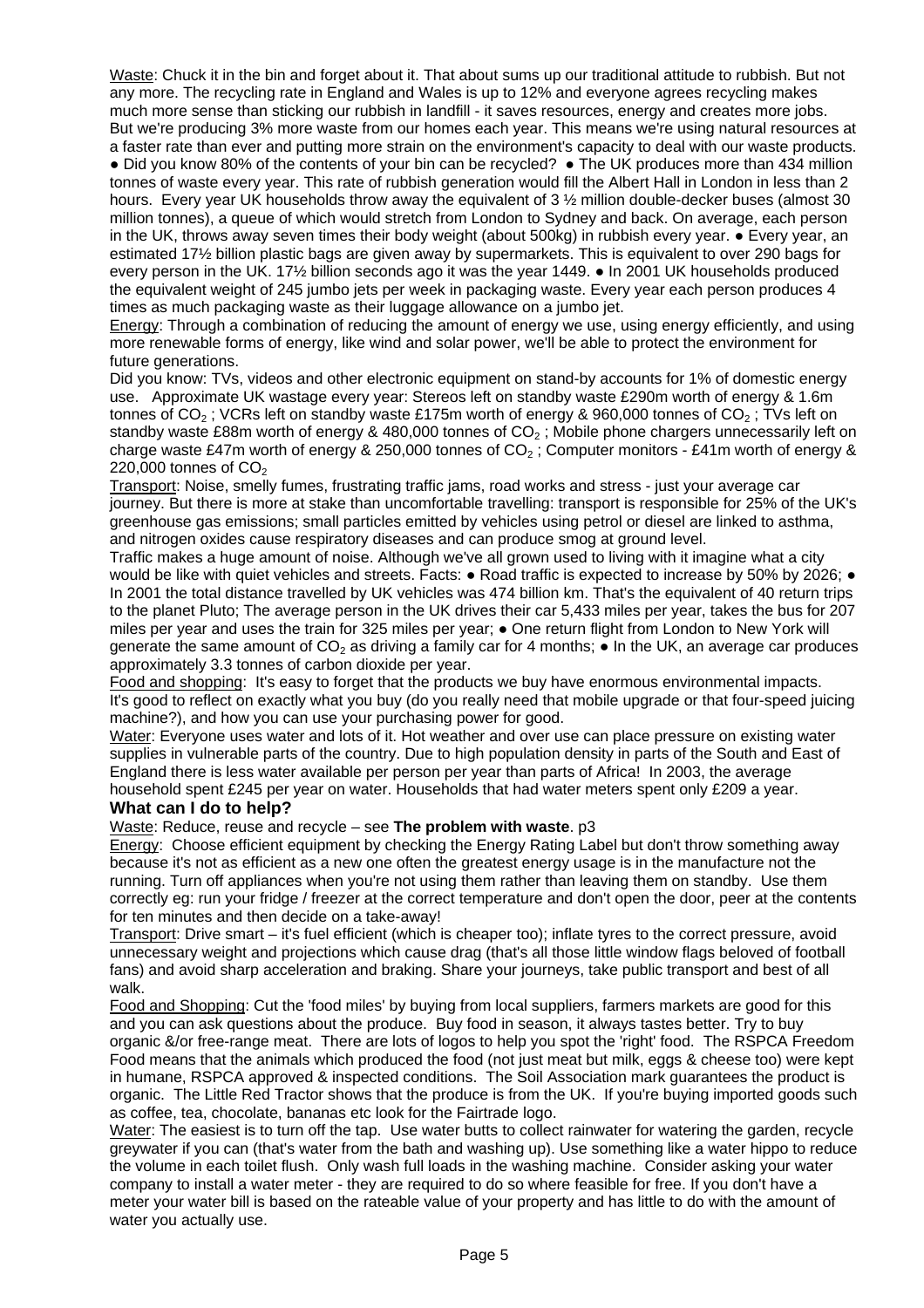**It all sounds so simple so why don't we do this all the time?** Because it's often easier / quicker to do things in the same way as we always have. But once you make the effort to make small changes it soon becomes as automatic as the old way. However, there are limits to what any of us can do. Some people don't live close to a recycling point and aren't served by a kerbside scheme. Some people live in the middle of cities where there aren't any local independent stores. Some journeys that we need to make aren't served by public transport. Do as much as you feel you can. Remember, though, that sometimes looking after the environment can save you money. Energy efficiency is the obvious example – taking care to save energy can make a big difference to your utility bills. But it's still worth checking the eco-friendly products in the shops as prices on many lines have come down in recent years. Sometimes the green option can also be the economic option.

**Ignite:** Innovative, Lantra Awards accredited training on woodfuel. It provides all the background knowledge and skills you need to understand and take advantage of the rapidly increasing demand for woodfuel. The course is running across Scotland - for full details and booking see www.ruraldevelopment.org.uk or call RDI on 08445 226 2890.

### **Low-impact Living Initiative (LILI)** run

residential weekend courses at Redfield Community in Buckinghamshire. Topics include straw-bale building, how to make biodiesel, lowimpact smallholding, sustainable water & sewage, natural paints & lime, and many more. We also provide factsheets, books, and natural products. www.lowimpact.org or 01296 714184 for more information.

**Bridgwater College, Cannington Centre,** Somerset offers an exciting range of courses in Countryside Management and Wildlife & Countryside Conservation at Levels 2-5. On-site accommodation is available, on a first come first served basis. For more details, contact 01278 441234 or log onto our website www.bridgwater.ac.uk.

**Groundwork Environmental Training**  Are you interested in understanding environmental issues and saving money? We, as an accredited training centre, can offer you the Chartered Institute of Environmental Health CIEH Level 1 Environmental Awareness and Level 3 Environmental Management Training. More information at: www.gwll.org.uk , mdas@gwll.org.uk, 0116 2220244

### **Events Diary** - **Short of the skills for sustainable living? Want to know more about**

**how you can help?** What about taking one of these courses? All are one day unless otherwise detailed. Details of all these events and much more are available on our website at: countrysidejobs.com/Training/Training Courses.htm Unless specified contact details are below.

### **Special Events:**

**Earthwise Festival, Dorset.** 1st - 4th June 2006; wind and sun powered, a family friendly platform of sustainability, awareness education and entertainment in a safe fun environment. Earthwise promotes sustainable lifestyles, natural health and social justice through live music, fair trade markets, children's areas, youth stage and workshops. 0845 3304340 www.earthwiseuk.com.

**Sustainable Development Education Networking Day** 28 June 06, the Tolbooth, Stirling Programme of the day and information about booking is available on www.sdenetwork.org.

### **Courses run regularly:**

**Training in renewable energy: Renewable Energy Essentials** is a one-day course in household and community-scale renewable energy systems including solar, biomass, heat pumps and wind, aimed both at householders and professionals (architects, energy managers etc). Newcastle (14 June); Inverness (6 July); Portsmouth (12 September); Stoke-on-Trent (12 October) and Milton Keynes (15 November). Details from the Centre for Sustainable Energy: 0117 929 9950 or www.cse.org.uk

**How to Make Biodiesel,** 3 days by Low Impact Living Initiative. Start dates: 9 June, 17 November also **Make your Own Biodiesel** By CAT again a three day course starting on 24 November

**Straw Bale Building** , week long (5 days) at CAT, starting 19 June. Also 3 day courses by Low Impact Living Initiative starting on 7 July and 1 September.

**Chairmaking courses: Introduction to Chairmaking,** 3 days by Living Wood Courses at Bishops Frome, Worcester. Info: 01531 640005 or abbott@living-wood.co.uk. Start dates: 7 June and 30 August 10/06/2006, **Chairmaking,** 6 days also by Living Wood Courses. Start dates: 10 June, 5 August and 2 September.

**Stool Making,** 2 days at and by the Dean Heritage Museum Trust Starting on 5 August. 10 June: **Full Permaculture Design Course** all run by Designed Visions and last 15 days Course starting on 10 June is at Beccles; starting 12 August at Market Drayton and on 20 January 2007 at Charmouth.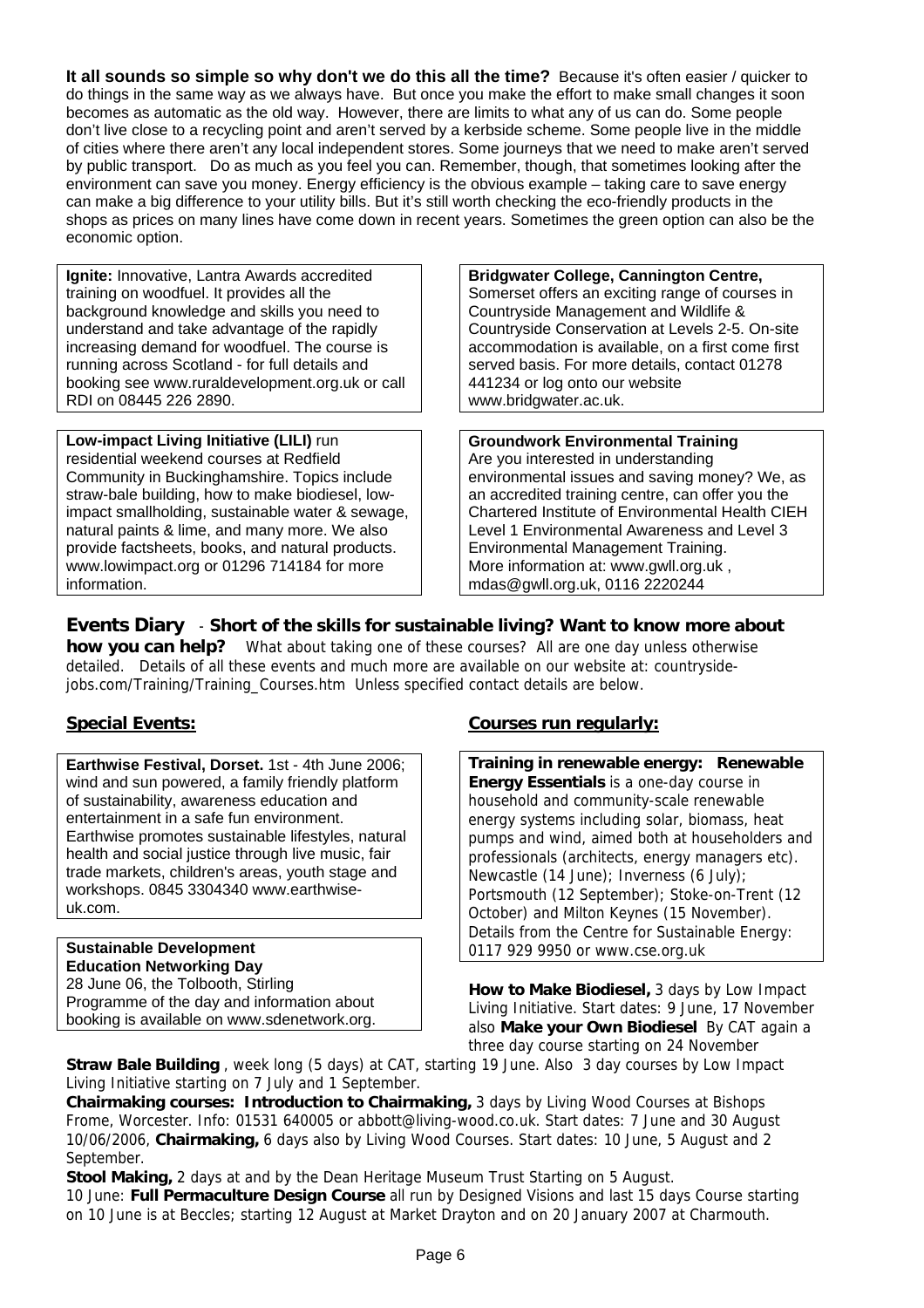#### **Other courses:**

26 May: **Cob Building,** 3 days by Low Impact Living Initiative

31 May: **Using Environmental Art with Family Groups,** Manchester, Environmental Trainers Network 3 JUNE: **Introduction to Permaculture Weekend,** 2 days at Bridgport by Designed Visions

5 June: **Solar Domestic Water Heating,** 5 days at & by CAT, repeated on 4 September. Also on 5 June **Leading 'Earthwalks' Day**, single day run by Buckinghamshire County Council, at Shortenills Centre nr Amersham. Details from: 01494 872288, shortenills@buckscc.gov.uk

**Solar Electric Systems,** 3 days at CAT starting 9 June and 6 October.

14 June: **Renewable Energy Essentials,** 1 day at Newcastle. Run by Centre for Sustainable Energy 17 June: **Pole Lathe Turning,** At and by Dean Heritage Museum Trust. **Introduction to Green Woodwork,** 3 days by Living Wood Courses, for details see Chairmaking courses above

23 June: **Organic Gardening Weekend** (3 days) by CAT

30 June: **Solar Water Heating Systems ,** 3 days by CAT. **Managing Climate Change Response,** in Oxford. Run by Continued Professional Development, Oxford University, contact the Department on: 01865 286951, climate@conted.ox.ac.uk, or visit: www.conted.ox.ac.uk/climate

6 JULY: **Renewable Energy Essentials,** in Inverness by Centre for Sustainable Energy

8 July: **Second Sustainable Science Symposium,** 2 days at CAT

12 July: **Introduction to the Environmental Effects of Windfarms,** 1 day IEEM workshop in Powys. To book or for information please contact: 01962 868626, workshops@ieem.net, or see: www.ieem.net

17 July: **Alternative Building Methods,** week long (5 days) at CAT

18 July: **Working with Schools & Communities on Climate & Energy,** by Environmental Trainers Network in Manchester

21 July: **Self Build Solar Hot Water,** Low Impact Living Initiative 3 day course

**50% recycling & how to get there,** By the Local Government Association in London. Details from:info@lga.gov.uk, www.lga.gov.uk

22 July: **Pole Lathe Turning**, At & by Dean Heritage Museum Trust

10 AUGUST: **Involving Communities in Environmental Projects,** Shared Earth Trust

18 August: **Green Woodworking** and **Rammed Earth Building** both Low Impact Living Initiative 3 days 1 SEPTEMBER: **Members Conference,** 3 days, 4 September: **Solar Domestic Water Heating,** 5 days and 8 Sept: **Cob Building,** 3 days - All at CAT

9 September: **Introduction to Green Woodwork,** 3 days by Living Wood Courses

10 September: **Install & Test Domestic Photovoltaic Systems,** 6 day course at CAT

12 September: **Green Woodwork & Chairs,** 6 days by Living Wood Courses. **Renewable Energy Essentials,** at Portsmouth by Centre for Sustainable Energy

15 September **Building the Earth,** 3 days and 25Sept: **Eco Design & Construction,** 5 days both at CAT. 26 September: **Supporting Schools to deliver Education for Sustainable Development,** Shared Earth Trust.

29 September: **Sustainability & Spirituality Forum,** 3 days; 2 OCTOBER: **The Rural Eco Home,** 5 days. 6 Oct: **Solar Electric Systems,** 3 days and **Green Sanitation & Organic Waste Management,** 5 days all at CAT

9 October: **Coppicing & Woodland Crafts,** 5 days at Dean Heritage Museum Trust. **Timber Frame Self Build,** 5 days at CAT

12 October: **Renewable Energy Essentials,** at Stoke on Trent by Centre for Sustainable Energy 13October: **Natural Rendering - Clay Plaster,** and **Convert your Engine to Vegetable Oil,** both at CAT for 3 days

17 October: **Setting up an Allotment Project,** and 18 Oct: **Community Strategies, Sustainable Communities and the LSP**, both by Environmental Trainers Network in Birmingham

23 October: **Educating for Sustainability** and 25 Oct: **Educating with the Eco Footprint** both 3 days at CAT

26 October: **Working with Schools on Sustainable Development Education,** Environmental Trainers Network in London

27 October: **Sustainable Energy for the Home,** 3 days Low Impact Living Initiative. **Hydro Electric Power Systems,** 3 days, also 30 Oct: **Renewable Heating Systems** 5 days both courses at CAT 2 NOVEMBER: **Renewable Energy: Developing a Sustainable Biomass Industry,** At Battleby, Run by Sharing Good Practice in association with SNH. For information please contact: 01738 458555, sgp@snh.gov.uk

3 November: **Living in Communities,** Low Impact Living Initiative, 3 days

9 November: **Working with Waste**, at and by Bishops Wood Centre

10 November: **Wind & Solar Electricity,** Low Impact Living Initiative; **Wind Power Systems,** at CAT, both courses 3 days

15 November 15/11/2006, **Renewable Energy Essentials,** Centre for Sustainable Energy in Milton Keynes 20 November: **Heating with Wood Fuels,** 5 day at CAT